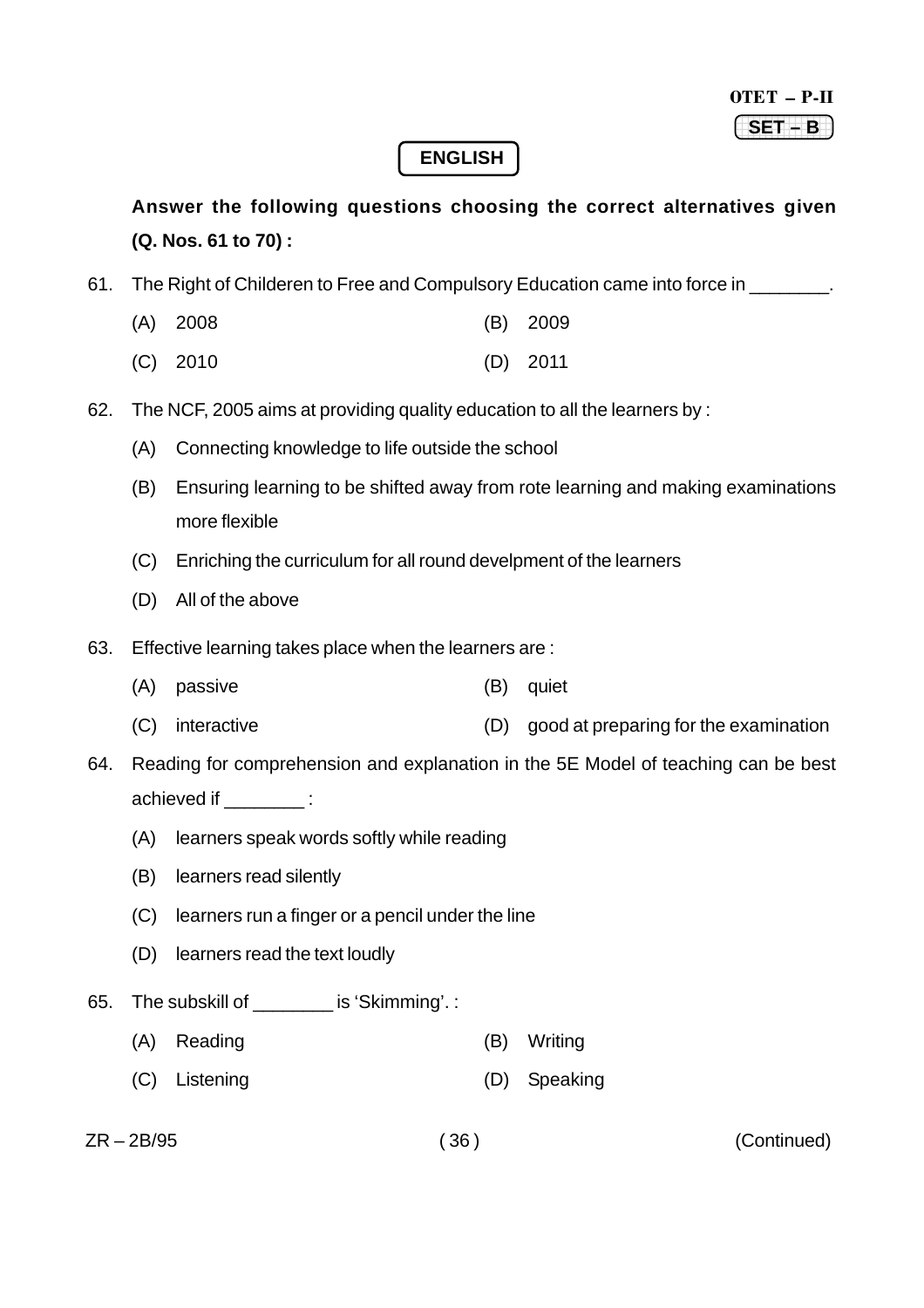- 66. Some noise in a language class indicates \_\_\_\_\_\_\_\_ :
	- (A) indiscipline of the learners
	- (B) teacher's inability to control the class
	- (C) constructive actvities with the learners engaged in language activities
	- (D) in-competence of the teacher
- 67. For learning a language perfectly and scientifically the first two macro skills that a learner should come across in the process are :
	- (A) reading and writing
	- (B) listening and speaking
	- (C) listening and reading
	- (D) speaking and writing
- 68. The terms like "Simile" and "Metaphor" are associated with :

| (A) prose                               | (B) poetry          |
|-----------------------------------------|---------------------|
| $(C)$ story                             | (D) grammar         |
| 69.  If RMSA : OMSM, SSA : ____________ |                     |
| $(A)$ DPC                               | $(B)$ T. E. & SCERT |

(C) OPEPA (D) OSSA

70. Students need to brain storm ideas, organize them, draft, edit and revise their work. It is a process which reflects :

|  | (A) reading skills |  | (B) writing skills |
|--|--------------------|--|--------------------|
|--|--------------------|--|--------------------|

(C) listening skills (D) speaking skills

## **Read the paragraphs carefully and answer the following five questions (Q. Nos. 71 to 75) choosing the correct alternatives :**

 Long-term prisoners are allowed to keep animals pets. The commonest pets were squirrels and mongooses. Dogs are not allowed in jails but cats seem to be encouraged. A little kitten made friends with me once. It belonged to a jail official and when he was transferred, he took it away with him. I missed it.

ZR – 2B/95 ( 37 ) (Continued)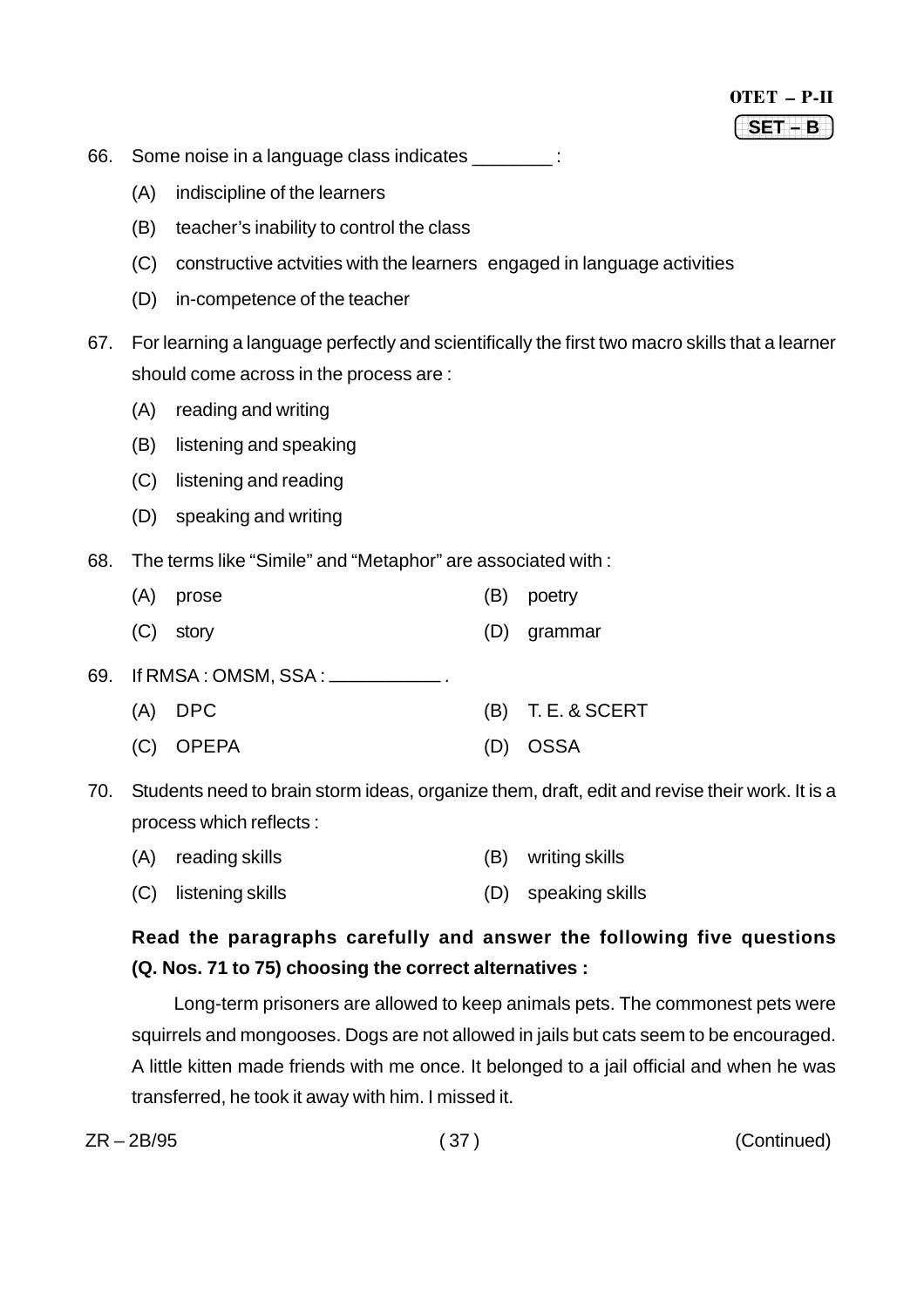#### OTET – P-II 1234 The Control of the Control of the Control of the Control of the Control of the Control of the Control of

Once a jail official left behind a bitch. The poor thing became a homeless wanderer and starved. As I was kept in the lock-up outside the jail proper, she used to come to me begging for food. I began to feed her regularly and she gave birth to a litter of pups under a small bridge. Many of these were taken away, but three remained and I fed them. One of these pups fell ill and gave me a great deal of trouble.

71. The pets that are disallowed to the long term prisoners are \_\_\_\_\_\_\_.

- (A) squirrels
- (B) mongooses
- (C) cats
- (D) dogs
- 72. The author missed friendship with a little kitten since :
	- (A) the little one died
	- (B) the little one was kept in the lock-up
	- (C) the little one went away with its master
	- (D) its master didn't allow their friendship

73. The poor thing that became homeless was a

- (A) dog (B) kitten
- (C) bitch (D) mongoose
- 74. The author could feed the bitch regularly as he was kept :
	- (A) in the jail proper (B) with the jailer
	- (C) outside the jail proper (D) none of the above
- 75. I began to feed her regularly.
	- Here the underlined word is a / an \_\_\_\_\_\_\_\_.
	- (A) Noun (B) Pronoun
	- (C) Adjective (D) Adverb

ZR – 2B/95 ( 38 ) (Continued)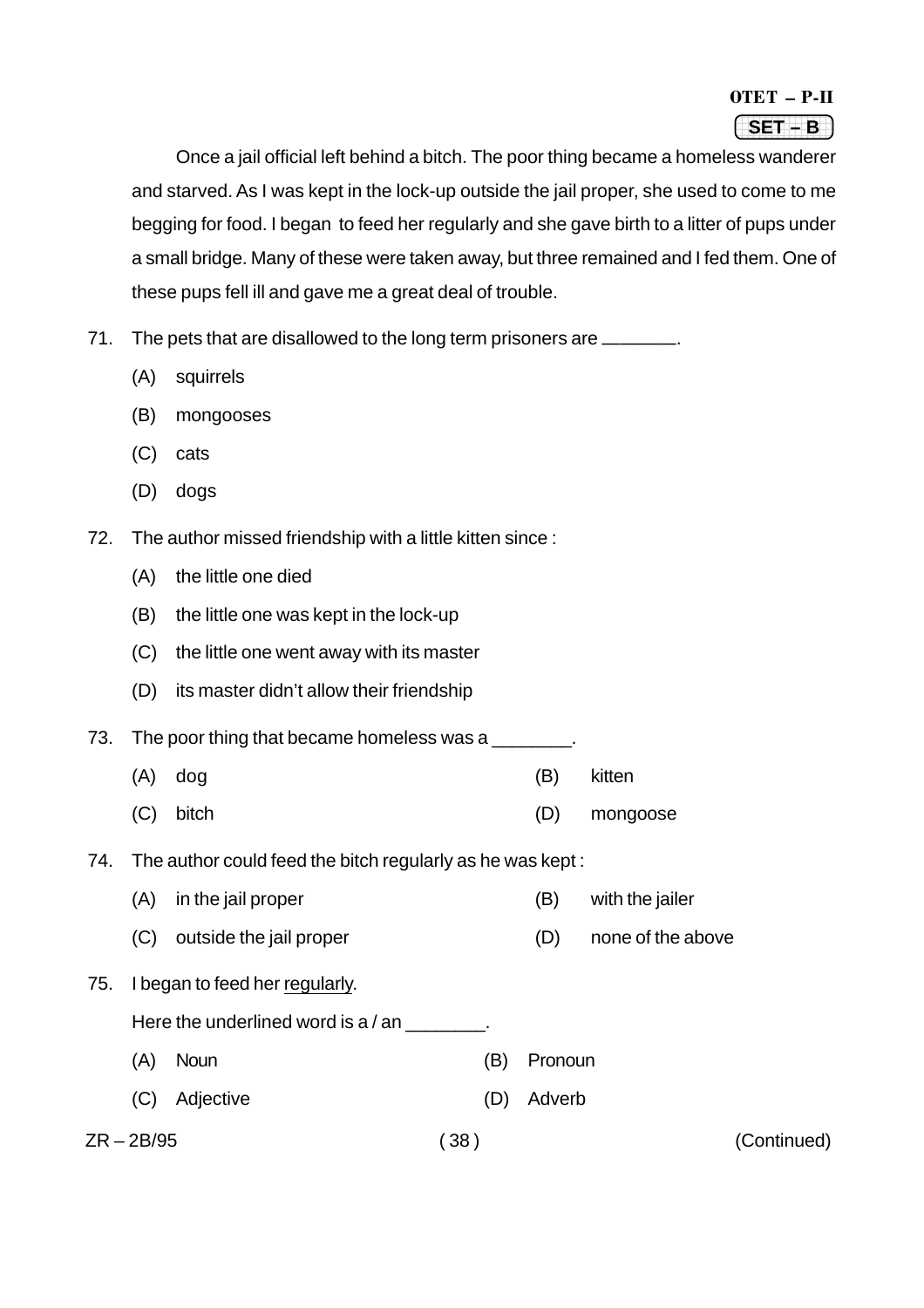| OTET | Л |  |
|------|---|--|
|      |   |  |

| т. |  |
|----|--|

### Read the poem carefully and answer the questions choosing the correct **alternatives given (Q. Nos. 76 to 80) :**

There dwelt a miller, hale and bold, Beside the river Dee, He wrought and sang from morn to night, No lark more blithe than he And this the burden of his song For ever used to be, "I envy nobody, no, not I, And nobody envies me". "Thou'rt wrong my friend !" said old king Hal "Thour't wrong as wrong can be : For, could my heart be light as thine, I would gladly change with thee. And tell me now what makes the sing With voice so loud and free, While I am sad, though I'm the king, Beside the river Dee." Thie Miller smilled, and doffed his cap : "I earn my bread," quoth he ; "I love my wife, I love my friends, I love my children three ; I owe no penny, I can't pay, I thank the river Dee, That turns the mill that grinds the corn, To feed my babes and me." 76. The Miller leads a quite happy life beacuse : (A) he earns his bread (B) he loves his wife, children and friends

(C) he doesn't borrow any money (D) all of the above

ZR – 2B/95 ( 39 ) (Continued)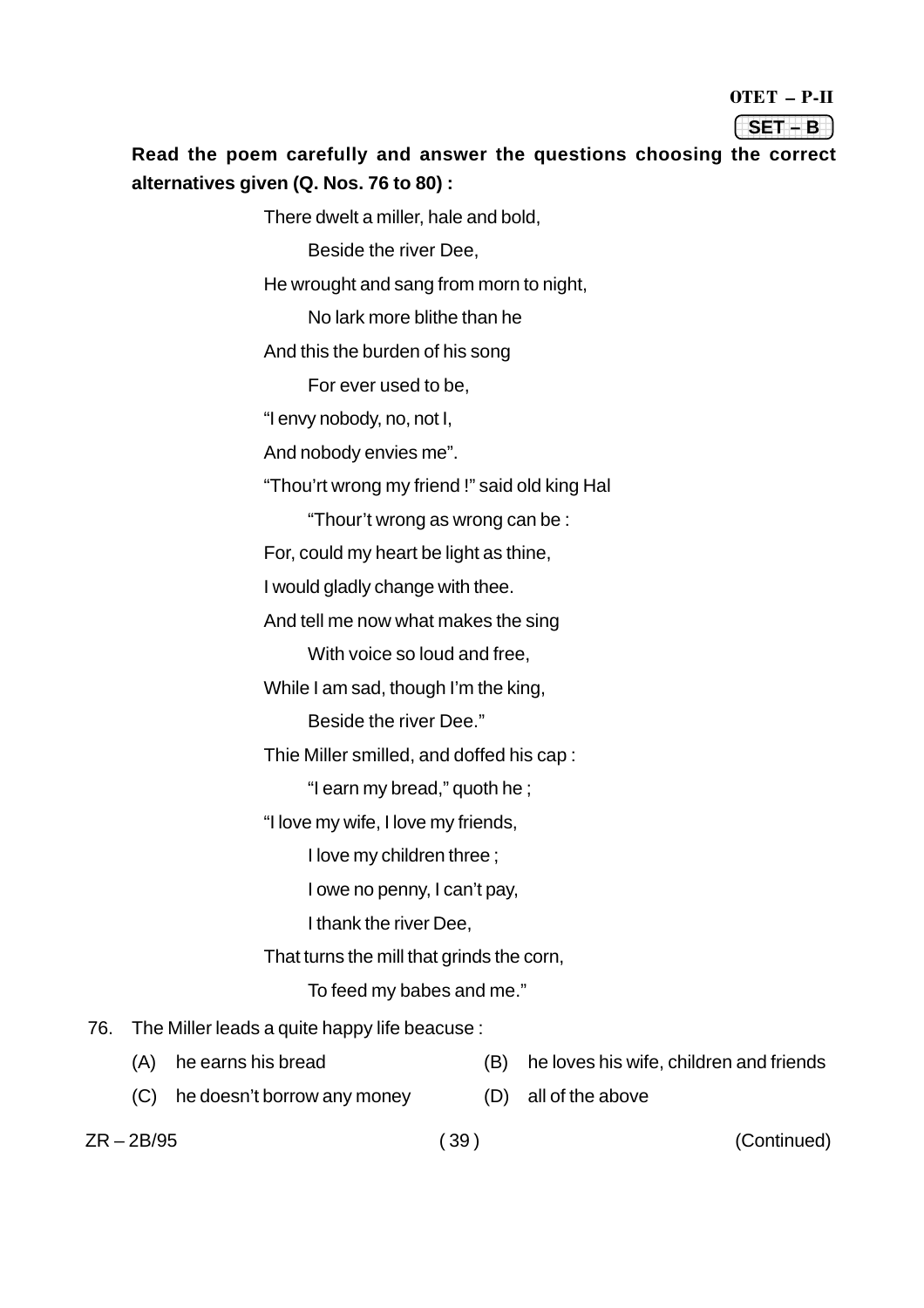|     |                                                                                 |                                                                                 |     | OTET - P-II                         |
|-----|---------------------------------------------------------------------------------|---------------------------------------------------------------------------------|-----|-------------------------------------|
|     |                                                                                 |                                                                                 |     | $SET - B$                           |
| 77. |                                                                                 | The Miller's song is compared to the song of :                                  |     |                                     |
|     | (A)                                                                             | a bird                                                                          | (B) | a singer                            |
|     | (C)                                                                             | king Hal                                                                        | (D) | a musician                          |
| 78. |                                                                                 | The Miller thanks the river Dee for:                                            |     |                                     |
|     | (A)                                                                             | he lives beside the river                                                       | (B) | it turns his mill                   |
|     | (C)                                                                             | he sails his boat there                                                         | (D) | the river is very famous in England |
| 79. |                                                                                 | The king Hal envies the Miller of his:                                          |     |                                     |
|     | (A)                                                                             | mill                                                                            | (B) | wife                                |
|     | (C)                                                                             | three children                                                                  | (D) | happy life                          |
| 80. |                                                                                 | "The Miller smiled and <b>doffed</b> his cap."                                  |     |                                     |
|     |                                                                                 | In the above line the word 'doffed' means:                                      |     |                                     |
|     | (A)                                                                             | removed                                                                         | (B) | put on                              |
|     | (C)                                                                             | threw                                                                           | (D) | burnt                               |
|     | Answer the following questions choosing the correct alternatives given (Q. Nos. |                                                                                 |     |                                     |
|     |                                                                                 | 81 to 90) :                                                                     |     |                                     |
| 81. |                                                                                 | While passing by, I heard a blind boy ____________ a beautiful devotional song. |     |                                     |
|     | (A)                                                                             | sing                                                                            | (B) | singing                             |
|     | (C)                                                                             | to sing                                                                         | (D) | sung                                |
| 82. |                                                                                 | Please meet me _________.                                                       |     |                                     |
|     | (A)                                                                             | on Monday next week at 11.30 AM in my office                                    |     |                                     |
|     | at 11.30 AM on Monday in my office next week<br>(B)                             |                                                                                 |     |                                     |
|     | (C)<br>in my office at 11.30 AM on Monday next week                             |                                                                                 |     |                                     |
|     | (D)                                                                             | at 11.30 AM next week in my office on Monday                                    |     |                                     |
| 83. | Mrs Aishwarya Roy Bachan has _________ eyes.                                    |                                                                                 |     |                                     |
|     | (A)                                                                             | beautiful big blue                                                              | (B) | beautiful blue big                  |
|     | (C)                                                                             | big beautiful blue                                                              | (D) | blue big beautiful                  |
| 84. |                                                                                 | Mansi, a friend of Lopa's died __________ an air crash last week.               |     |                                     |
|     | (A)                                                                             | Οf                                                                              | (B) | in                                  |
|     | (C)                                                                             | from                                                                            | (D) | by                                  |
|     | $ZR - 2B/95$                                                                    | 40)                                                                             |     | (Continued)                         |